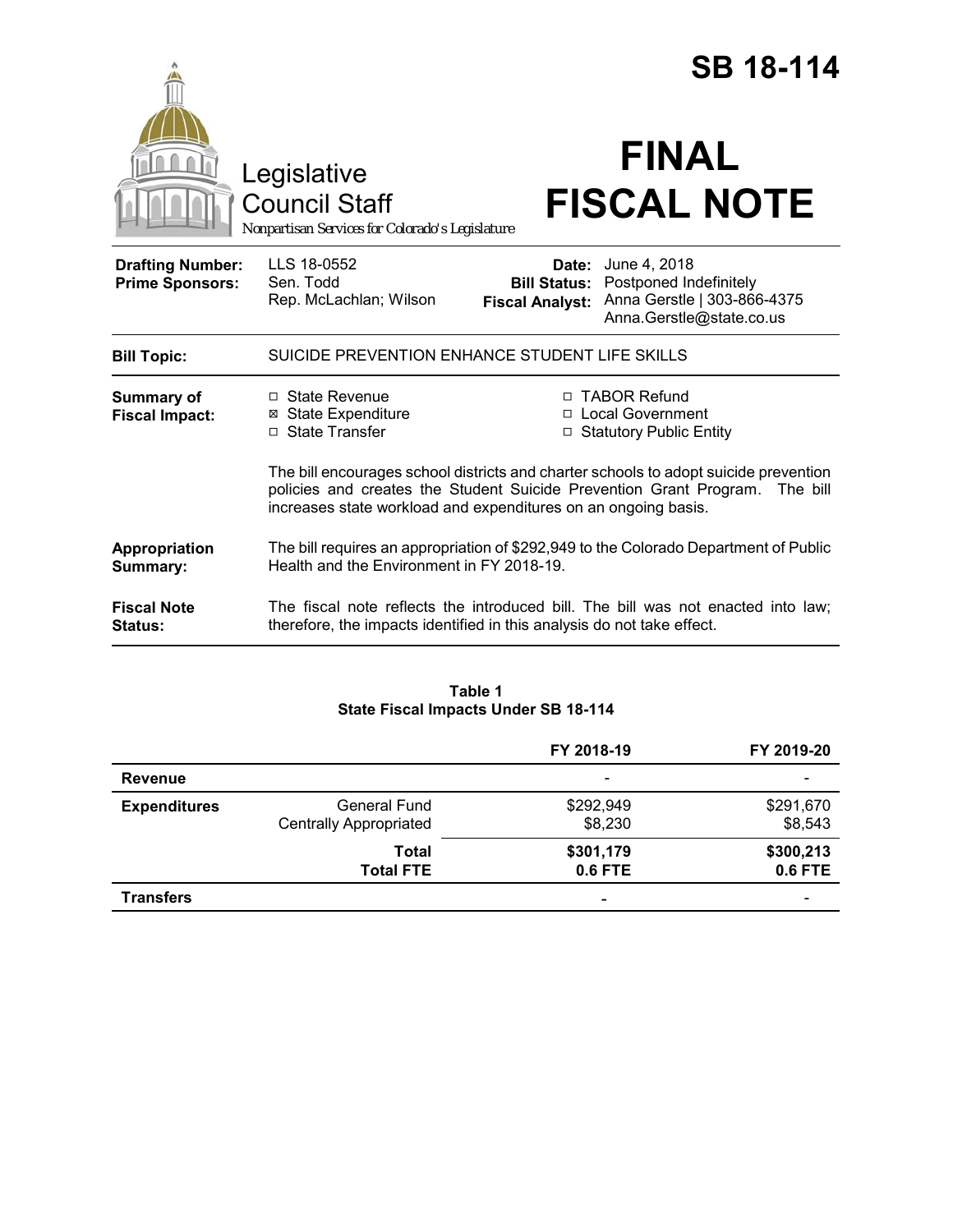# **Summary of Legislation**

**Office of Suicide Prevention.** Under current law, the Colorado Department of Public Health and the Environment (CDPHE) coordinates suicide prevention programs in the state. The bill codifies the Office of Suicide Prevention into law and specifies that it may work with families, school districts, and schools to assist youth who have attempted suicide to transition back into school.

**Suicide prevention policies.** This bill encourages school districts, charter schools, and Charter School Institute (CSI) schools to adopt a student suicide prevention policy and designate a staff person to serve as the student suicide prevention coordinator. Policies should include:

- suicide prevention training for school health professionals and all staff that have contact with students;
- lifeskills, social emotional learning, and resiliency training in health education programs and other areas of curricula;
- training for students on suicide risk factors, signs, and symptoms, and the importance of reaching out to a trusted adult when needed; and
- parent education about suicide prevention.

CDPHE and the School Safety Resource Center (SSRC) in the Department of Public Safety (DPS) must work collaboratively with a district or school that requests assistance to provide existing evidence-based programs and resources that may help provide suicide prevention services. CDPHE must make all evidence-based resources available on their website by November 1, 2018. Schools may select the type of trainings and programs that best suit its needs, are encouraged to use resources available from CDPHE and DPS, and may apply for a grant for financial assistance to implement the policy.

**Grant program.** This bill creates the Student Suicide Prevention Grant Program in CDPHE to provide financial assistance to districts and schools to adopt and implement student suicide prevention policies and training, beginning January 1, 2019. The program may provide up to 25 grants per year, ranging from \$5,000 to \$10,000. No later than November 1, 2018, the State Board of Health must promulgate rules for the program, including application procedures and criteria for the selection of grant recipients.

The bill creates a 10-member advisory committee to make recommendations to the State Board of Health related to program rules, grant applications, grant recipients, and adds consulting with CDPHE on the implementation of the grant program to the duties for the School Safety Resource Center in DPS.

Grant recipients must submit a report to CDPHE no later than six months after the grant's expiration summarizing how the grant was used, and CDPHE must submit an annual report to the State Board of Health and health committees of the General Assembly that includes information specified by the bill.

**Cash fund.** The bill creates the Student Suicide Prevention Grant Program for Schools Fund, containing funds appropriated for the program, as well as gifts, grants, and donations that CDPHE is authorized to receive. CDPHE may not spend more than three percent of the money expended from the fund for administrative expenses.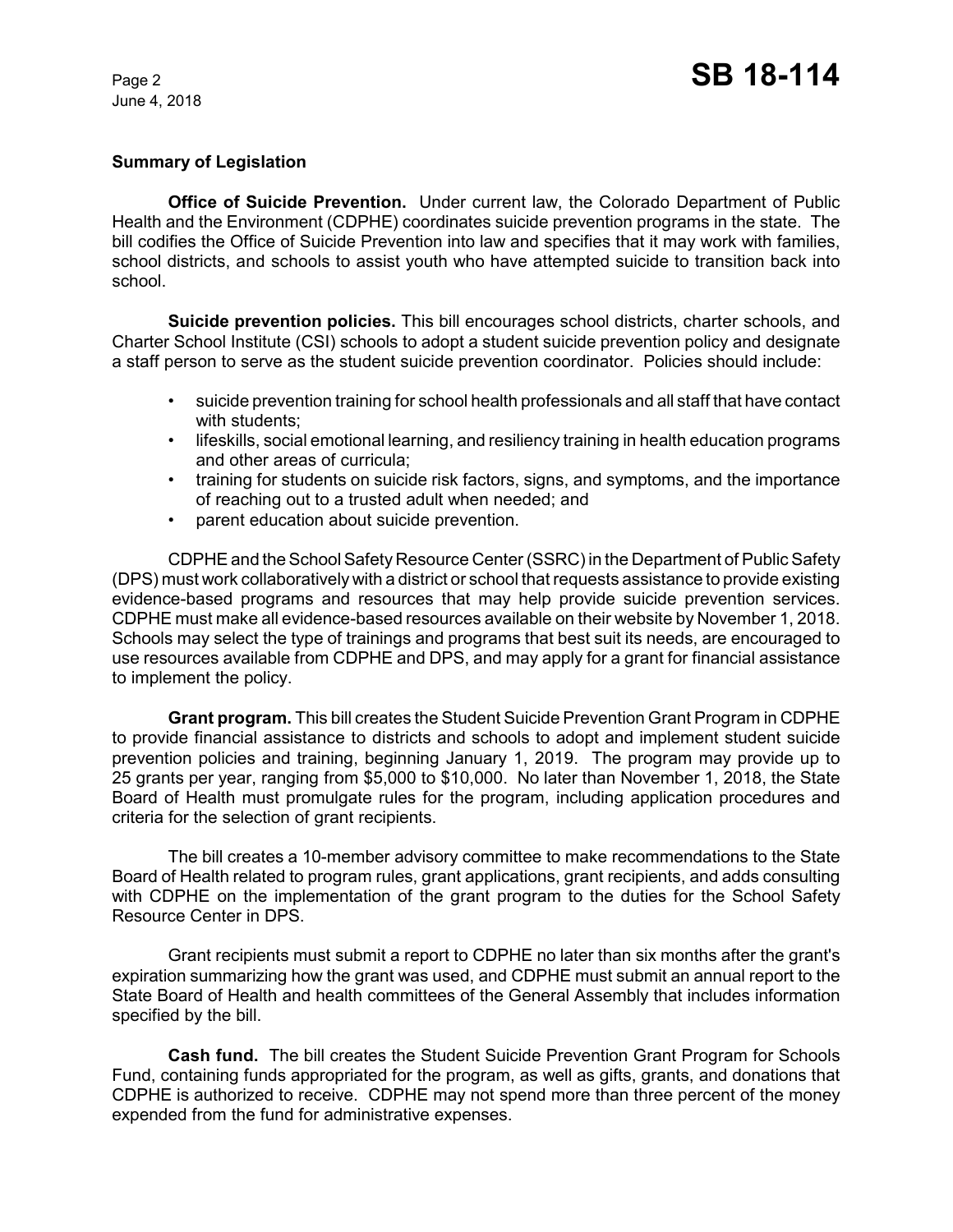# **Background**

Currently, the Office of Suicide Prevention in the Prevention Services Division in CDPHE coordinates suicide prevention and intervention efforts, supports the Suicide Prevention Commission, conducts outreach to healthcare facilities following a suicide attempt, and operates a community grant program working in suicide prevention. The office receives \$539,000 from General Fund and \$736,000 from a five-year federal grant to support youth suicide prevention in eight counties in Colorado. It is allocated 2.6 FTE.

The SSRC provides assistance to schools, school districts, and community partners in preventing, preparing for, responding to, and recovering from emergencies and crisis situations, and fostering positive learning environments. Specifically, the SSRC offers trainings, resources, webinars, conferences, and technical assistance. Resources include bullying prevention and intervention and strategies for updating a comprehensive school safety plan. The center currently has 6.0 FTE.

## **State Expenditures**

The bill increases expenditures in CDPHE by \$301,179 and 0.6 FTE in FY 2018-19 and \$300,213 and 0.6 FTE in FY 2019-20. These costs are assumed to be paid out of the General Fund. The bill also increases the workload for the SSRC in DPS and Colorado Department of Education (CDE). Costs and workload impacts are discussed below.

|                                                    | FY 2018-19 | FY 2019-20 |
|----------------------------------------------------|------------|------------|
| Department of Public Health and Environment        |            |            |
| <b>Personal Services</b>                           | \$37,676   | \$41,100   |
| <b>Operating Expenses and Capital Outlay Costs</b> | \$5,273    | \$570      |
| <b>Grants to School Districts</b>                  | \$250,000  | \$250,000  |
| Centrally Appropriated Costs*                      | \$8,230    | \$8,543    |
| FTE - Personal Services                            | $0.6$ FTE  | $0.6$ FTE  |
| <b>Total Cost</b>                                  | \$301,179  | \$300,213  |
| <b>Total FTE</b>                                   | $0.6$ FTE  | $0.6$ FTE  |

#### **Table 2 Expenditures Under SB 18-114**

 *\* Centrally appropriated costs are not included in the bill's appropriation.*

**Office of Suicide Prevention — CDPHE.** CDPHE requires 0.6 FTE beginning in FY 2018-19 to provide assistance to districts with creating suicide prevention policies and to implement the grant program. The fiscal note assumes that most districts will adopt a suicide prevention policy of some kind, 50 districts will ask for assistance, and 40 will apply for the 25 grants. It is also assumed that all 25 grants will be awarded in the first year. Of the required FTE, 0.2 FTE is required to support students, families, and districts who have been impacted by suicide, provide assistance to districts implementing a prevention policy, and compile evidence-based resources; and 0.4 FTE is required to support the advisory committee and administer the grant program, including developing materials, conducting outreach, managing grants, and processing applications. Staffing levels assume a July, 1, 2018, start date and the General Fund paydate shift.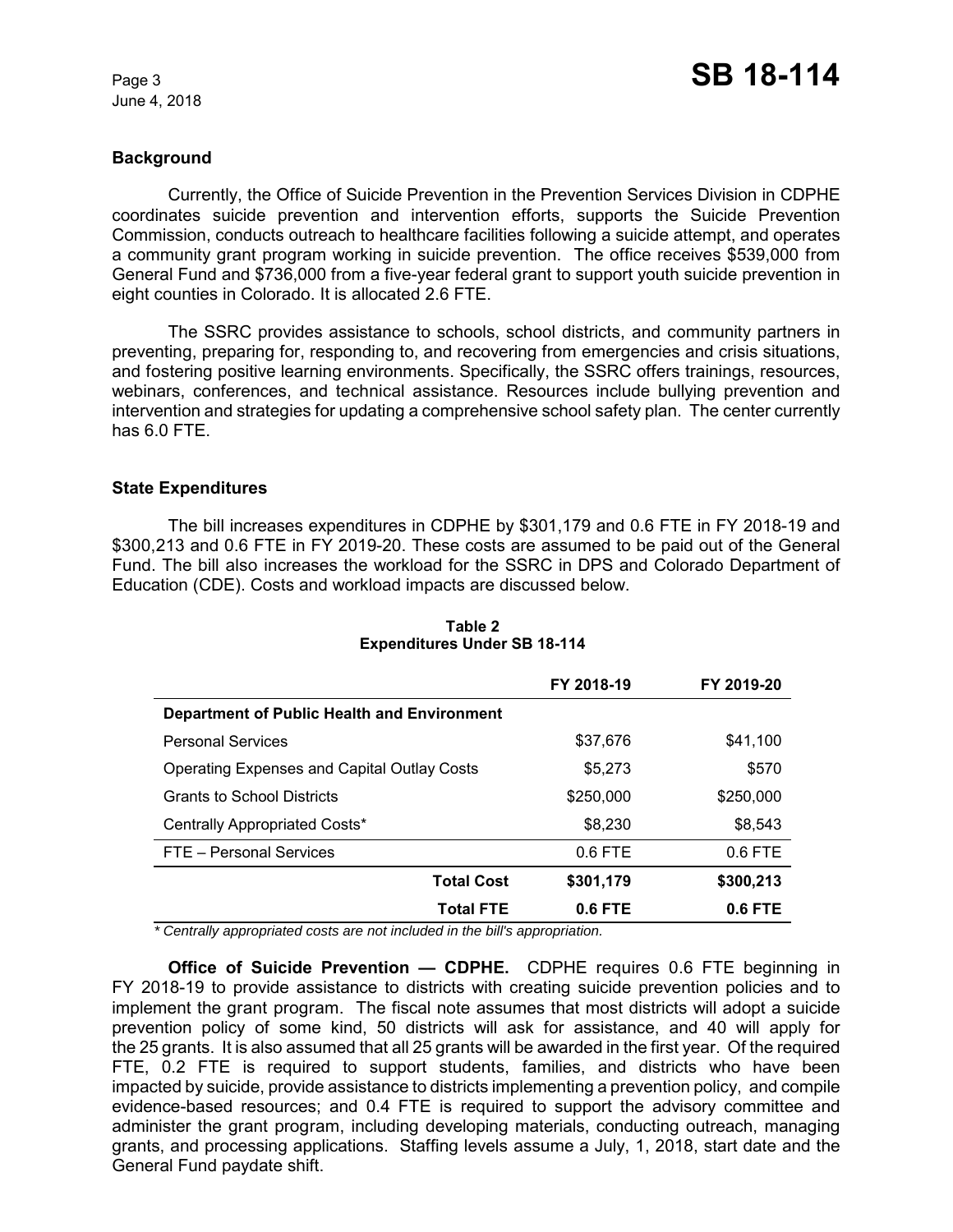**School Safety Resource Center — DPS.** The bill increases the workload for the SSRC to provide evidence-based resources and programs to school districts that are implementing suicide prevention policies and to serve on the advisory board. The fiscal note assumes that the SSRC will connect districts to existing resources and trainings and is not required to develop resources and actually train students and district staff. In addition, districts are not required to solicit DPS or CDPHE for assistance in developing a policy. As a result, the workload increase is expected to be accomplished within existing resources; however, should additional resources be required to meet the demand or to develop and offer trainings, they will be requested through the annual budget process.

**Department of Education.** The bill increases the workload for CDE to serve on the advisory committee for the grant program and to provide assistance to districts with incorporating suicide prevention, life skills, social emotional learning, and resiliency training into curricula.

**Centrally appropriated costs.** Pursuant to a Joint Budget Committee policy, certain costs associated with this bill are addressed through the annual budget process and centrally appropriated in the Long Bill or supplemental appropriations bills, rather than in this bill. These costs, which include employee insurance and supplemental employee retirement payments, are estimated to be \$8,230 in FY 2018-19 and \$8,543 in FY 2019-20.

## **School District Impact**

The bill increases workload and costs for school districts that adopt suicide prevention policies. The fiscal note assumes that most districts will adopt suicide prevention policies of some kind; the extent to which the policies meet the guidelines in the bill may vary based on available resources. Costs may include mental health staff, training for staff, students, and parents, and contracting for support in implementing a policy. For 25 districts, these costs will be offset by an increase in revenue from the grant program established by the bill. Costs will vary among districts.

## **Technical Note**

The bill specifies that no more than 3 percent (\$7,500) of the amount distributed for grants may be used for administrative expenses; however, CDPHE requires approximately \$37,000 in FY 2018-19 to fully implement the grant program portion of the bill, excluding centrally appropriated costs.

## **Effective Date**

The bill was postponed indefinitely by the Senate State, Veterans, and Military Affairs Committee on February 14, 2018.

## **State Appropriations**

For FY 2018-19, the bill requires a General Fund appropriation of \$292,949 to the Colorado Department of Public Health and the Environment, and an allocation of 0.6 FTE.